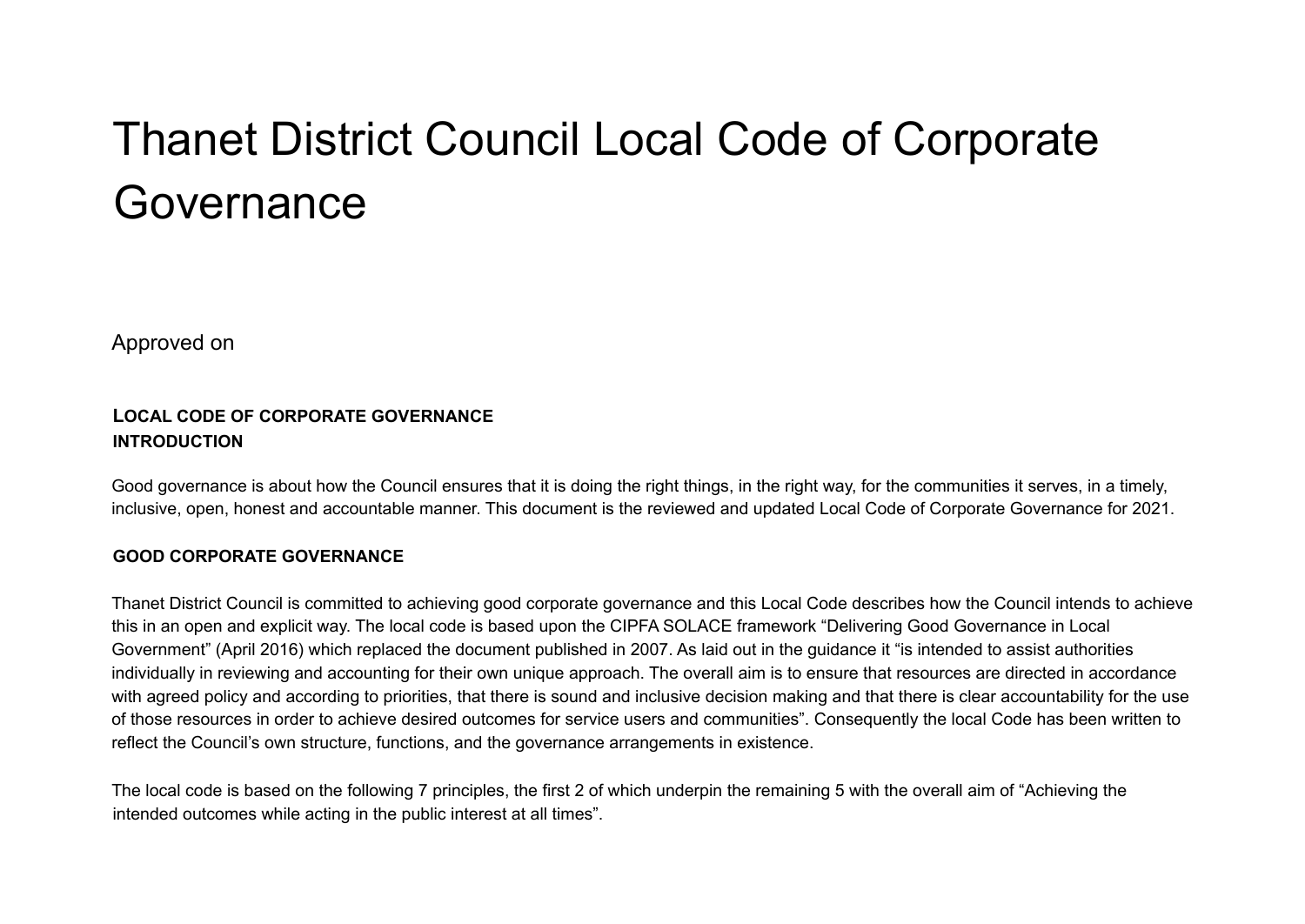The principles are as follows:

Acting in the public interest requires a commitment to and effective arrangements for:

A. Behaving with integrity, demonstrating strong commitment to ethical values, and respecting the rule of law B. Ensuring openness and comprehensive stakeholder engagement.

In addition to the overarching requirements for acting in the public interest in principles A and B, achieving good governance also requires a commitment to and effective arrangements for:

C. Defining outcomes in terms of sustainable economic, social, and environmental benefits

- D. Determining the interventions necessary to optimise the achievement of the intended outcomes
- E. Developing the entity's capacity, including the capability of its leadership and the individuals within it
- F. Managing risks and performance through robust internal control and strong public financial management
- G. Implementing good practices in transparency, reporting, and audit to deliver effective accountability

Many of the requirements of the code are included in the Council's Constitution and the Council's key strategies and policies. <https://www.thanet.gov.uk/info-pages/how-we-make-decisions/>

# **MONITORING AND REVIEW**

The Code of Corporate Governance is subject to annual review. This review includes an assessment as to the effectiveness of the processes contained within the Code. This includes annual assessments such as:

- Annual review of the Constitution
- Annual report of the Standards Committee
- Overview and Scrutiny Panel Annual Report
- Head of Internal Audit Annual Report
- Governance and Audit Committee Annual Report
- External Audit Annual Letter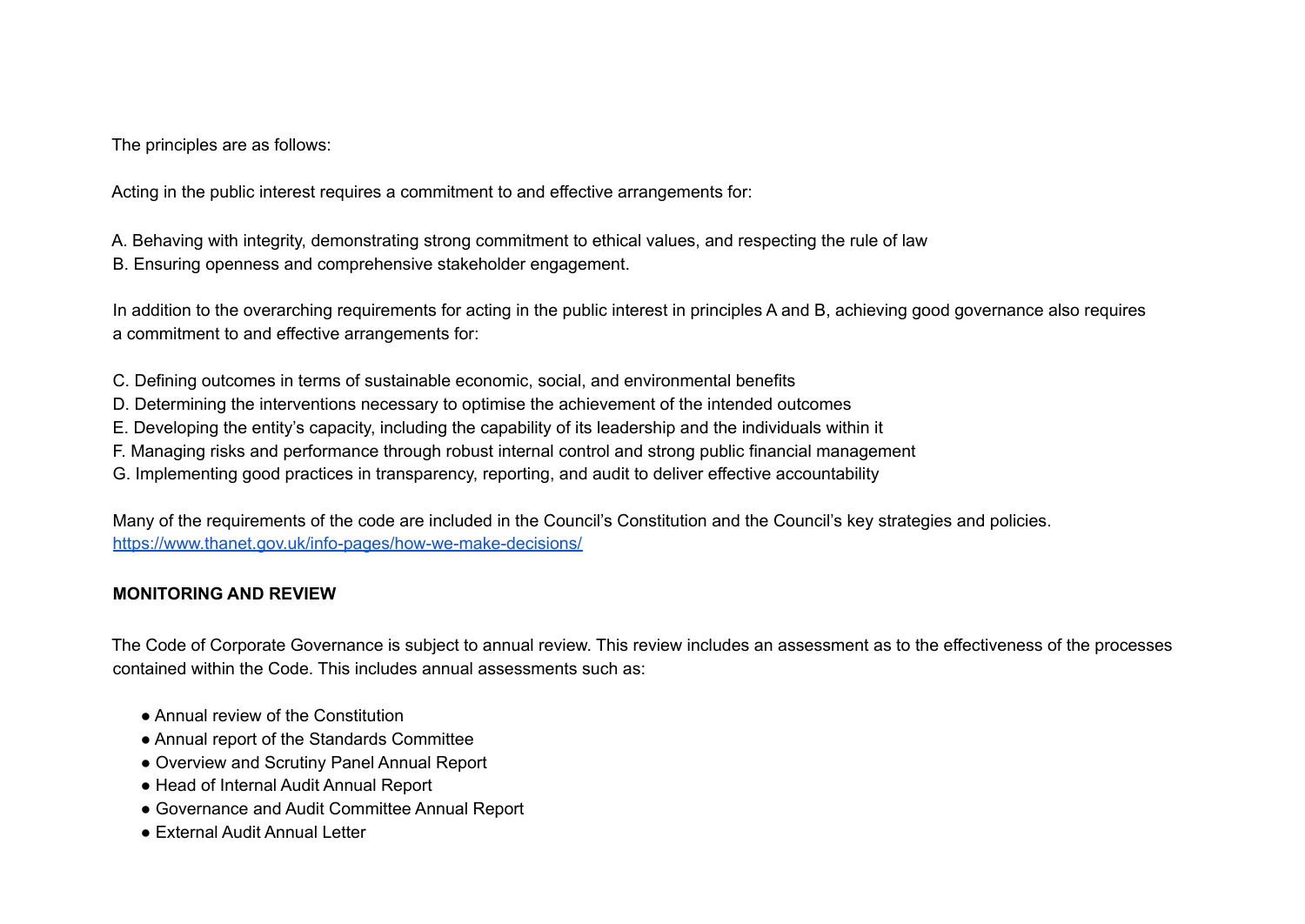The outcome of these reviews are reported in the Annual Governance Statement.

The following table details how the Council meets the core principles and the systems, policies and procedures it has in place to support this.

| Core Principle A: Behaving with integrity, demonstrating strong commitment to ethical values and respecting the rule of law.                                                                           |                                                                                                                                                                                                                                                                                                                                                                                                                                                                                                                                                                            |  |
|--------------------------------------------------------------------------------------------------------------------------------------------------------------------------------------------------------|----------------------------------------------------------------------------------------------------------------------------------------------------------------------------------------------------------------------------------------------------------------------------------------------------------------------------------------------------------------------------------------------------------------------------------------------------------------------------------------------------------------------------------------------------------------------------|--|
| Rational: Local government<br>organisations are accountable not<br>only for how much they spend,                                                                                                       | To demonstrate its commitment to achieving good governance, Thanet District Council<br>has:                                                                                                                                                                                                                                                                                                                                                                                                                                                                                |  |
| but also for how they use the                                                                                                                                                                          | <b>Behaving with integrity</b>                                                                                                                                                                                                                                                                                                                                                                                                                                                                                                                                             |  |
| resources under their<br>stewardship. This                                                                                                                                                             | A well-established Code of Conduct for Members to ensure that high standards of conduct<br>are maintained.                                                                                                                                                                                                                                                                                                                                                                                                                                                                 |  |
| includes accountability for outputs,                                                                                                                                                                   | All new members are made aware of the Code as part of their induction process.                                                                                                                                                                                                                                                                                                                                                                                                                                                                                             |  |
| both positive and negative, and for<br>the outcomes they have achieved.                                                                                                                                | A 'Declaration of Acceptance of Office' that is signed by members once elected which<br>$\bullet$<br>makes reference to the Code.                                                                                                                                                                                                                                                                                                                                                                                                                                          |  |
| In addition, they have an                                                                                                                                                                              | Established procedures for dealing with breaches of the Member Code of Conduct.                                                                                                                                                                                                                                                                                                                                                                                                                                                                                            |  |
| overarching responsibility to serve                                                                                                                                                                    | All Town and Parish Councils have adopted the Member Code of Conduct.<br>$\bullet$                                                                                                                                                                                                                                                                                                                                                                                                                                                                                         |  |
| the public interest in adhering to                                                                                                                                                                     | The Council's Standards Committee is responsible for overseeing the conduct of members<br>$\bullet$                                                                                                                                                                                                                                                                                                                                                                                                                                                                        |  |
| the                                                                                                                                                                                                    | and identifying learning and development for members in relation to the Code of Conduct.                                                                                                                                                                                                                                                                                                                                                                                                                                                                                   |  |
| requirements of legislation and                                                                                                                                                                        | The Committee receives a report at each meeting on the progress of                                                                                                                                                                                                                                                                                                                                                                                                                                                                                                         |  |
| government policies. It is                                                                                                                                                                             | complaints/investigations.                                                                                                                                                                                                                                                                                                                                                                                                                                                                                                                                                 |  |
|                                                                                                                                                                                                        | An annual report is presented to the Standards Committee on councillors' compliance with                                                                                                                                                                                                                                                                                                                                                                                                                                                                                   |  |
| essential that, as a whole, they<br>can                                                                                                                                                                | the ethical standards framework.                                                                                                                                                                                                                                                                                                                                                                                                                                                                                                                                           |  |
| demonstrate the appropriateness<br>of all their actions across all<br>activities and have mechanisms<br>in place to encourage and<br>enforce adherence to ethical<br>values and to respect the rule of | An Employee Code of Conduct sets out standards of behaviour and conduct that the Council<br>expects of its employees to ensure that public business is conducted with fairness and<br>integrity. This is signposted as part of staff induction. Officers use a standard decision making<br>report which is in an accessible template format and ensures that all those responsible for<br>taking decisions have the necessary information on which to do so and ensures that report<br>authors cover issues such as financial, legal, corporate and equality implications. |  |
| law.                                                                                                                                                                                                   | The Council has a Code of Practice for Employees for declaring interests and registering<br>gifts and hospitality                                                                                                                                                                                                                                                                                                                                                                                                                                                          |  |
|                                                                                                                                                                                                        | The Council publishes a register of members' Interests on its website.                                                                                                                                                                                                                                                                                                                                                                                                                                                                                                     |  |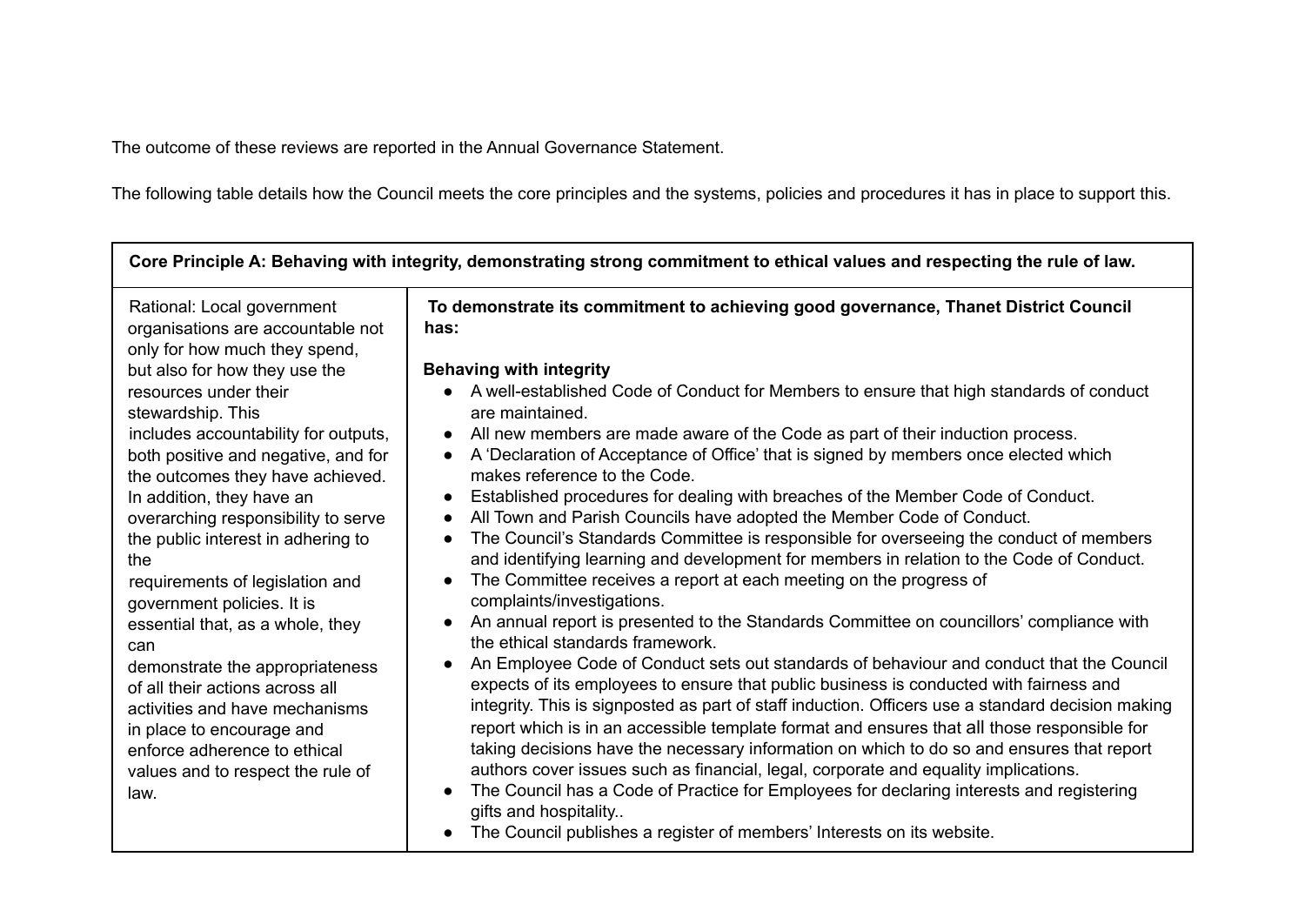| There is a standing agenda item on all meetings to record members' declaration of interests.<br>Minutes show declarations of interest are sought and appropriate declarations made.<br>The Council publishes a Customer Complaints and Compliments Policy on the website.<br>A Whistleblowing Policy is published to enable individuals to raise concerns about<br>malpractice or wrongdoing.<br>The Council has member and staff induction policies<br>Job Descriptions are provided to Officers to provide clarity on their roles and<br>responsibilities<br>The Council has a Protocol on Member/Officer Relations within its Constitution to manage<br>the different but complementary roles of members and officers.<br>The Council has a specific Protocol for Planning Committee members to ensure probity<br>and robust decision making.<br>The Council requires compulsory training for members of the Licensing, Planning |
|-------------------------------------------------------------------------------------------------------------------------------------------------------------------------------------------------------------------------------------------------------------------------------------------------------------------------------------------------------------------------------------------------------------------------------------------------------------------------------------------------------------------------------------------------------------------------------------------------------------------------------------------------------------------------------------------------------------------------------------------------------------------------------------------------------------------------------------------------------------------------------------------------------------------------------------|
| and General Purposes Committees to ensure lawful and robust decision making.<br>Demonstrating strong commitment to ethical values<br>The Council has adopted a regularly reviewed Constitution which sets out how the Council<br>operates and how it makes decisions. It also states that the Council will exercise all its duties<br>in accordance with the law.<br>All committees and decision making bodies have clear terms of reference set out in the<br>Constitution.<br>Policies and procedures that are updated, to ensure adherence to ethical standards<br>including online HR resources, Contract Procedure Rules, Financial Procedure Rules etc.<br>Many council staff are also subject to regulation by and the standards of their professional<br>body.                                                                                                                                                              |
| Respecting the rule of law<br>The Council has three statutory officers, whose roles are set out in the Constitution.<br>Councillors' roles are described in the Constitution.<br>An Anti-Fraud and Corruption Policy is supported by the Whistleblowing Policy.<br>A Safeguarding Policy is in place to protect children and vulnerable adults.                                                                                                                                                                                                                                                                                                                                                                                                                                                                                                                                                                                     |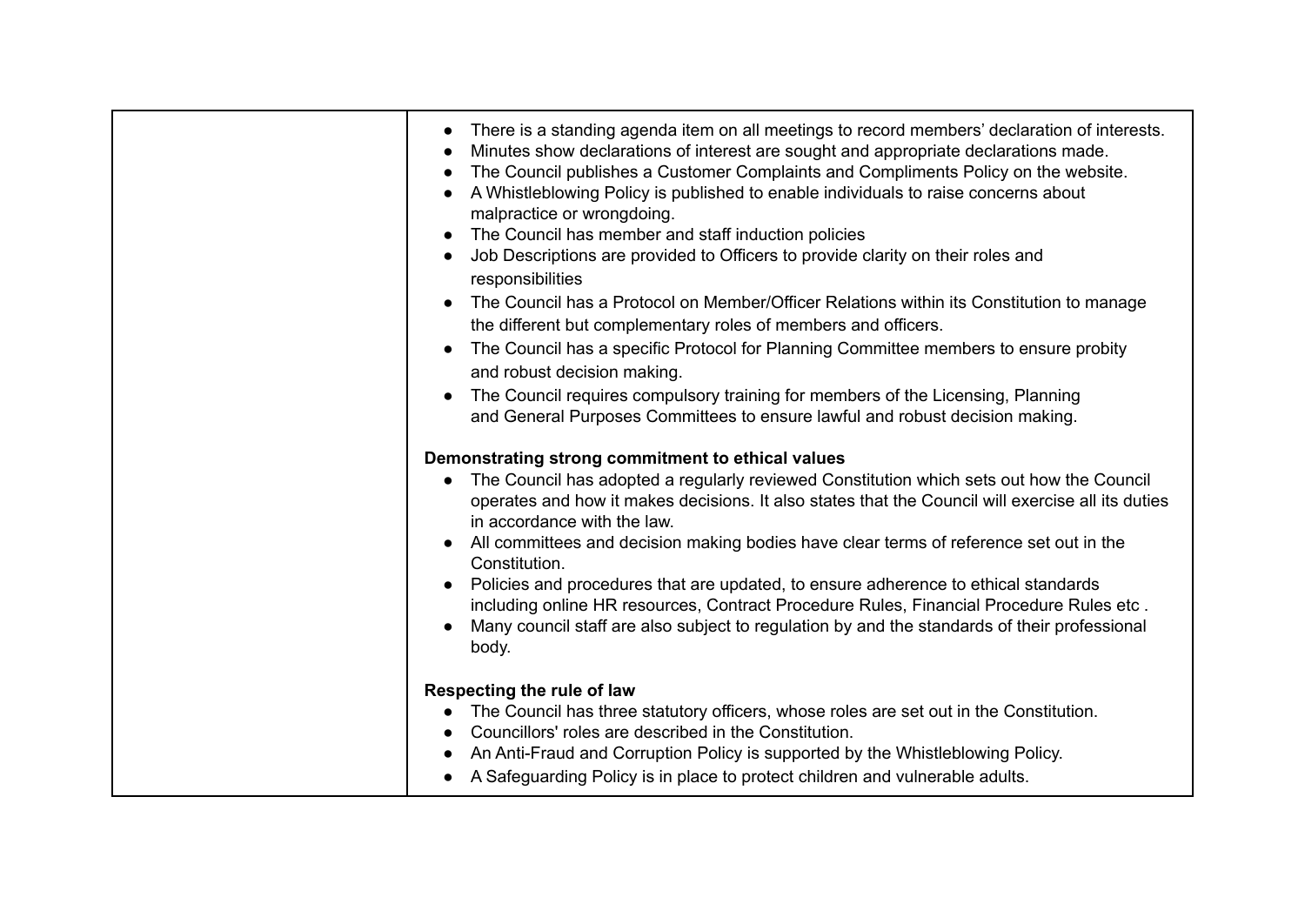# **Core Principle B: Ensuring openness and comprehensive stakeholder engagement**

Rational: Local government is run for the public good, organisations therefore should ensure openness in their activities. Clear, trusted channels of communication and consultation should be used to engage effectively with all groups of stakeholders, such as individual citizens and service users, as well as institutional stakeholders.

### **Ensuring Openness:**

- A range of annual reports that summarise achievements for the year across a range of functions.
- The Council's annual statement of accounts published annually and are subject to approval by external audit.
- A Publication Scheme that describes the kinds of information available and provides guidance about how to access personal information and submit a Freedom of Information request.
- Systems in place to ensure that relevant decisions taken by officers are published in accordance with legislative requirements.
- A standard decision making report format is used to ensure the decision maker is presented with all the information necessary to inform the decision including outcomes of consultation.
- Appropriate background papers are cited and links provided in the standard report format. Agendas, reports and minutes are published on the Council's website.
- Meetings are open to the public unless there are good reasons for not doing so in accordance with the exemption rules in Schedule 12A Local Government Act 1972.
- Dates for submitting, publishing and distributing timely reports are set and adhered to.
- Corporate Statement 2019-2023 that sets out the vision and priorities for Thanet and strategic direction for the Council.
- The Council's Constitution which is available on the Council's website.

### **Engaging comprehensively with institutional stakeholders**

- Established strong partnerships with the public sector, business and community and voluntary sector across Thanet, including statutory arrangements for Community Safety, Safeguarding and the East Kent Health & Care Partnership.
- Mechanisms in place to consult where necessary with public sector bodies such as Police, Fire and Town and Parish Councils.
- Working through the Thanet Leadership Group (a forum for Senior Officers of member public sector organisations) to work collectively as 'Place Leaders' to improve outcomes for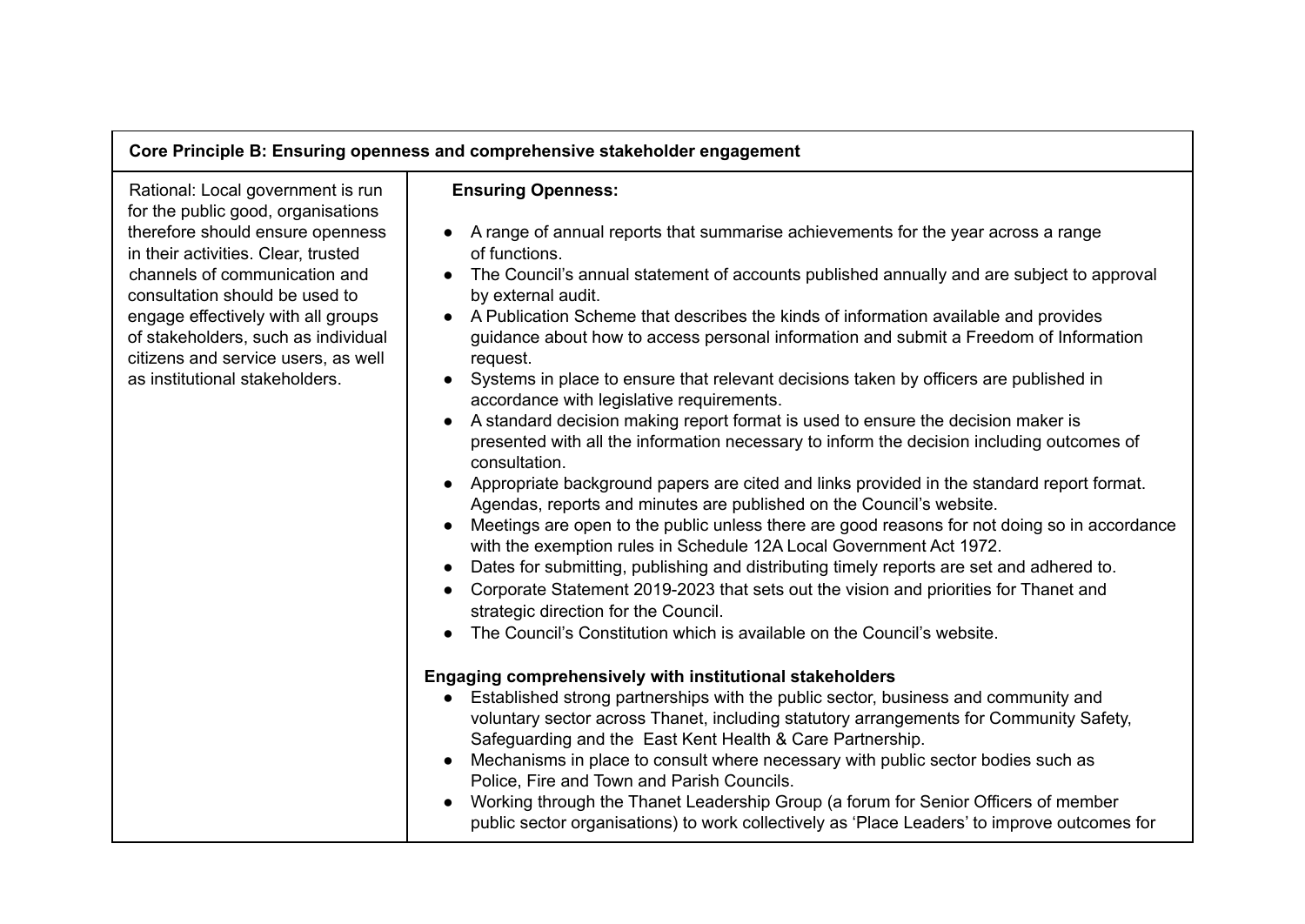| people and place.<br>• Engaging stakeholders effectively including individual citizens and service users<br>• Information is provided to the public about Council activities and its business<br>• Public consultations are conducted using online tools, via the Council website. A<br>Public Engagement Framework, which sets out the plan for public engagement<br>development.<br>Established mechanisms to seek the views from individuals, organisations and<br>businesses on a number of areas.<br>• A Petition scheme for the public to bring concerns to the Council's attention. |
|--------------------------------------------------------------------------------------------------------------------------------------------------------------------------------------------------------------------------------------------------------------------------------------------------------------------------------------------------------------------------------------------------------------------------------------------------------------------------------------------------------------------------------------------------------------------------------------------|
|                                                                                                                                                                                                                                                                                                                                                                                                                                                                                                                                                                                            |

| Core Principle C: Defining outcomes in terms of sustainable economic, social, and environmental benefit                                                                                                                                                                                                                                                                                                                                                                                                                                                                                                                                                |                                                                                                                                                                                                                                                                                                                                                                                                                                                                                                                                                                                                                                                                                                                                                                                                                                                                     |  |
|--------------------------------------------------------------------------------------------------------------------------------------------------------------------------------------------------------------------------------------------------------------------------------------------------------------------------------------------------------------------------------------------------------------------------------------------------------------------------------------------------------------------------------------------------------------------------------------------------------------------------------------------------------|---------------------------------------------------------------------------------------------------------------------------------------------------------------------------------------------------------------------------------------------------------------------------------------------------------------------------------------------------------------------------------------------------------------------------------------------------------------------------------------------------------------------------------------------------------------------------------------------------------------------------------------------------------------------------------------------------------------------------------------------------------------------------------------------------------------------------------------------------------------------|--|
| Rationale: The long-term nature<br>and impact of many of local<br>government's responsibilities<br>mean that it should define and<br>plan outcomes and that these<br>should be sustainable. Decisions<br>should further the organisation's<br>purpose,<br>contribute to intended benefits<br>and outcomes, and remain<br>within the limits of authority and<br>resources. Input from all groups<br>of stakeholders, including<br>citizens, service users, and<br>institutional stakeholders, is vital<br>to the success of this process<br>and in balancing competing<br>demands when<br>determining priorities for the<br>finite resources available. | To demonstrate its commitment to achieving good governance, Thanet District Council has:<br><b>Defining Outcomes</b><br>A Corporate Statement that sets out the Council's ambitions and defines the outcomes for<br>people and place.<br>A strategic planning framework.<br>A Community Safety Partnership Plan 2020-23 which includes a Thanet wide approach<br>to community safety<br>Economic Development and Growth Strategies including the Margate Town Deal<br>The Council works with others through structures like the Thanet Leadership Group and<br>Multi-Agency Task Force to collectively improve the wellbeing of Thanet residents.<br>Set the budget around the outcomes.<br>A Business Case Framework that is used for projects that meet the key decision definition. $\bullet$<br>An agreed set of principles for the purposes of budget setting. |  |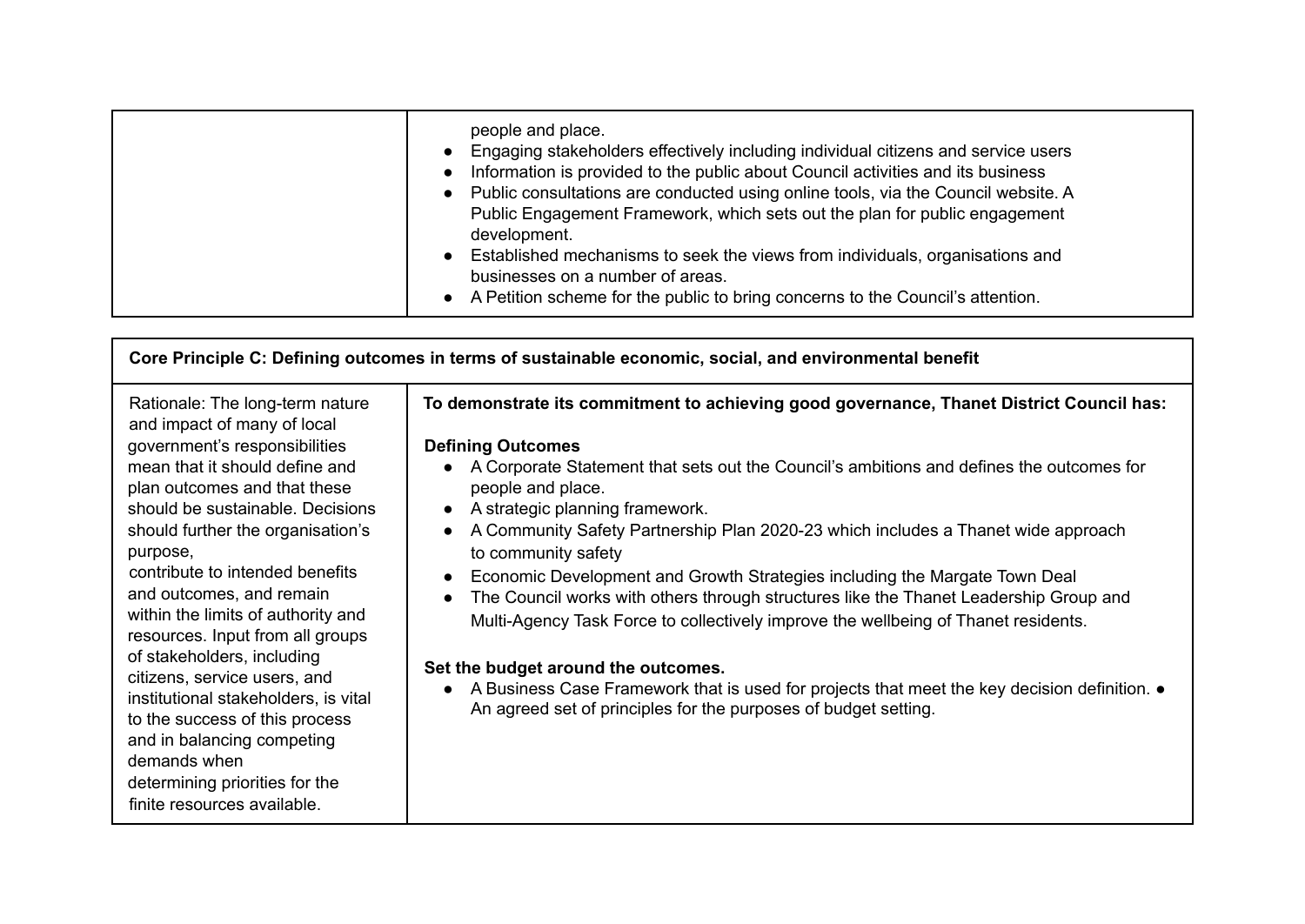# **Core Principle D: Determining the interventions necessary to optimise the achievement of the intended outcomes**

Rationale: Local government achieves its intended outcomes by providing a mixture of legal, regulatory, and practical interventions (courses of action). Determining the right mix of these courses of action is a critically important strategic choice that local government has to make to ensure intended outcomes are achieved. They need robust decision making mechanisms to ensure that their defined outcomes can be achieved in a way that provides the best trade-off between the various types of resource inputs while still enabling effective and efficient operations. Decisions made need to be reviewed frequently to ensure that achievement of outcomes is optimised.

# **To demonstrate its commitment to achieving good governance, Thanet District Council has:**

### **Determining interventions**

- A financial planning process that determines level of resources to achieve Council priorities and outcomes and meet statutory duties
- A clear and regularly reviewed Constitution which sets out the decision making process and a scheme of delegations

### **Planning interventions**

- A Strategic planning framework and adopted Local Plan (2020) which is subject to early review
- Annual work programmes developed by Overview and Scrutiny committees
- A performance management framework which provides reporting at operational, strategic and executive levels
- Financial management and reporting processes that enable regular and timely reporting to budget holders, leadership team and Cabinet

# **Optimising achievement of intended outcomes**

- Service Plans that identify service developments and specifications.
- A medium term financial strategy agreed and reviewed annually based upon Council Plan ambitions and priorities
- Securing continuous improvement through engagement with external and peer review mechanisms
- Annual Performance and Finance reports
- Annual Capital Programme
- Treasury Investment Strategy
- Strategic Asset Management Plan 2017 21
- Organisation Plan
- Performance Framework
- Risk Management Policy
- HRA Business Plan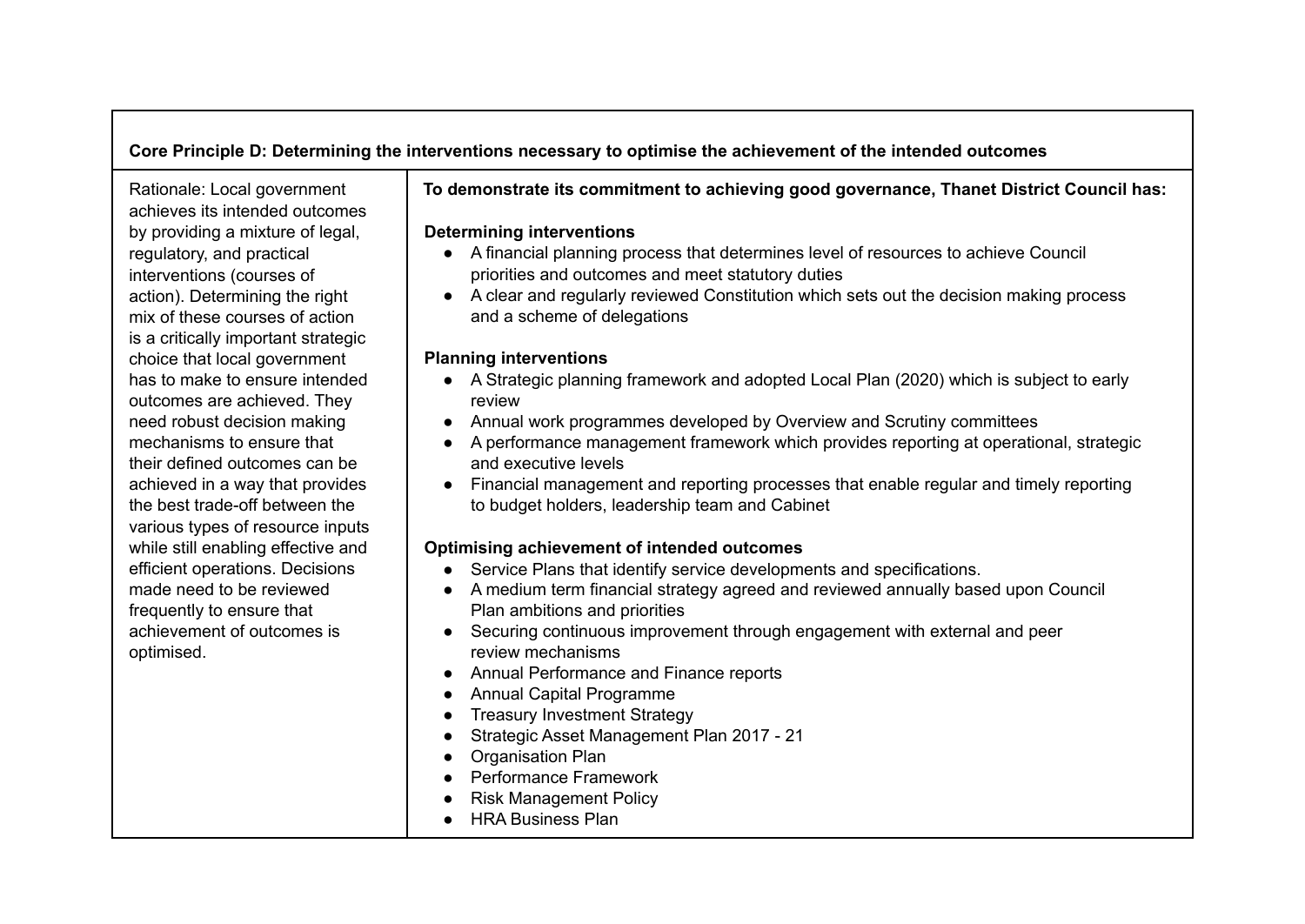|  | Housing, Homelessness and Rough Sleeping Strategy |  |  |
|--|---------------------------------------------------|--|--|
|  |                                                   |  |  |

#### Core Principle E: Developing the entity's capacity, including the capability of its leadership and the individuals within it Rationale: Local government needs appropriate structures and leadership, as well as people with the right skills, appropriate qualifications and mindset, to operate efficiently and effectively and achieve intended outcomes within the specified periods. A local government organisation must ensure that it has both the capacity to fulfil its own mandate and to make certain that there are policies in place to guarantee that its management has the operational capacity for the organisation as a whole. Because both individuals and the environment in which an organisation operates will change over time, there will be a continuous need to develop its capacity as well as the skills and experience of individual staff members. Leadership in local government is strengthened by the participation of people with many different types of backgrounds. reflecting the structure and **To demonstrate its commitment to achieving good governance, Thanet District Council has: Developing the entity's capacity** ● A suite of published employment policies ● Mechanisms established for staff engagement, for example Manager's Forum, team briefings, all staff briefings and the Chief Executive's coffee mornings ● Engagement with the recognised unions through Employee Council and more informal meetings ● Engagement with members through all member briefings, Cabinet/CMT meetings, Service Director meetings etc ● Governance structures for strategic planning of workforce development including the People Strategy 2017-20 (which is currently subject to review) ● The Council has an employee Appraisal System which is reviewed regularly **Developing the capability of the entity's leadership and other individuals** ● Strong Leader and Cabinet political management model is well established ● Opposition groups within the Council have their own CMT briefing meetings ● The political management model provides opportunities for non-executive members to focus on their key roles in overview and scrutiny, on regulatory committees, outside bodies and as local community representatives. ● Protocols are in place for governing members' and officers' responsibilities. ● Member role descriptions are set out in the Constitution. ● A Scheme of Delegation to Officers and Appointment of Proper Officers that are reviewed annually in light of legal and organisational changes. ● A Constitution that sets out financial management arrangements through the Financial Regulations and Contract Procedure Rules ● Member induction and development programme to ensure specific and specialist roles have up to date training to effectively carry out role. ● E-learning packages are available for members and officers. ● Specific training for officers is funded and made available through the annual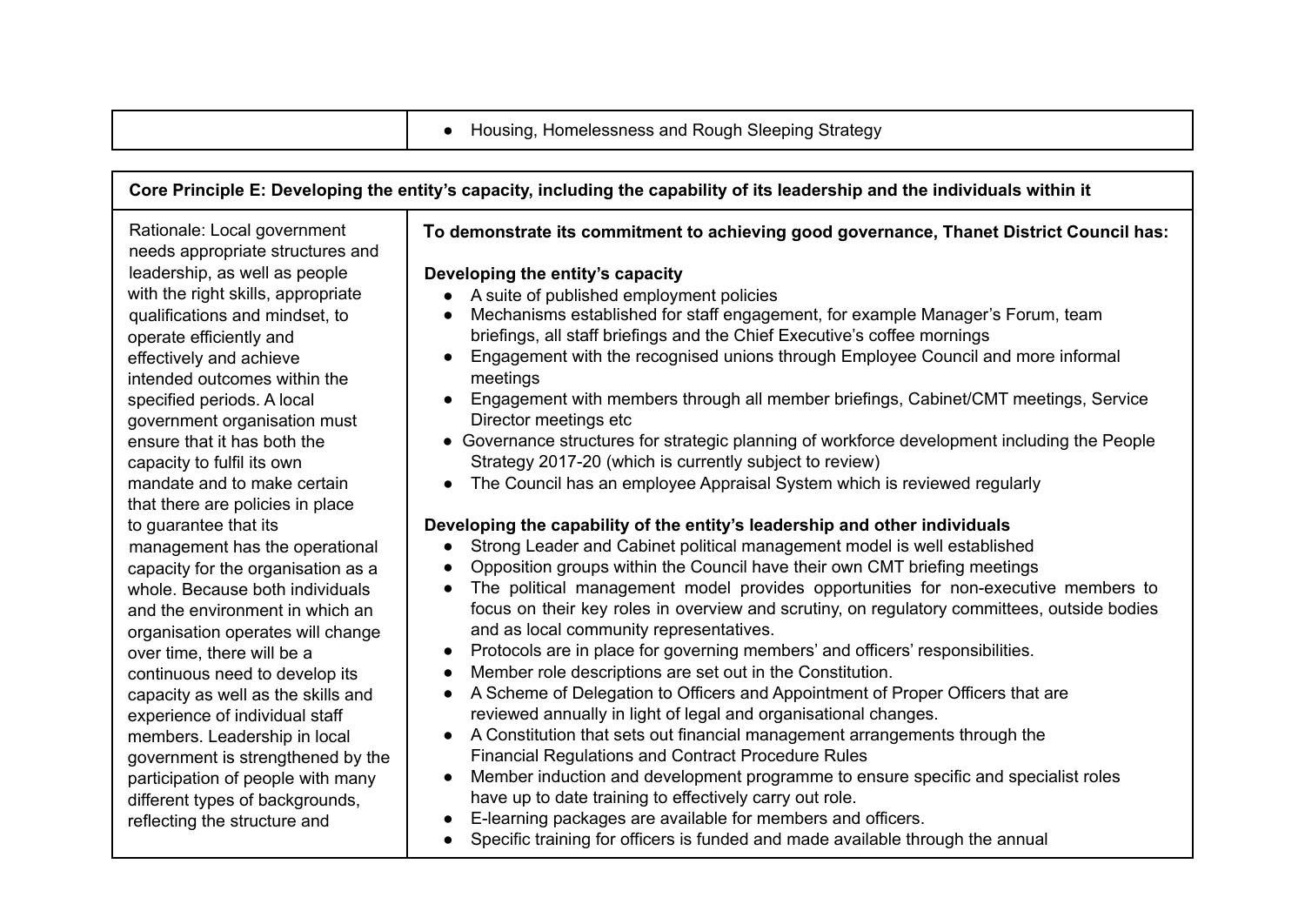| diversity of communities. | Corporate Training Programme.<br>Health & Safety policies designed to protect and enhance the welfare of staff are<br>actively promoted and monitored.<br>The Council has adopted an Apprenticeship Programme offering training, skills and<br>experience in careers in Local Government. |
|---------------------------|-------------------------------------------------------------------------------------------------------------------------------------------------------------------------------------------------------------------------------------------------------------------------------------------|
|                           |                                                                                                                                                                                                                                                                                           |

# Core Principle F: Managing risks and performance through robust internal control and strong public financial management

Rationale: Local government needs to ensure that the organisations and governance structures that it oversees have implemented, and can sustain, an effective performance management system that facilitates effective and efficient delivery of planned services.

Risk management and internal control are important and integral parts of a performance management system and are crucial to the achievement of outcomes. Risk should be considered and addressed as part of all decision making activities. A strong system of financial management is essential for the implementation of policies and the achievement of intended outcomes, as it will enforce financial discipline, strategic

**To demonstrate its commitment to achieving good governance, Thanet District Council has:**

### **Managing risk**

- The Governance and Audit Committee which provides strategic oversight of the processes in place to manage risk and to identify and manage council and strategic risk.
- The Council has in place a Risk Management Strategy and Process which include robust systems of identification, evaluation and control of risks which threaten the Council's ability to meet its objectives to deliver services.
- Responsibilities for managing individual risks are devolved through CMT to Service Managers.
- The Governance and Audit Committee is responsible for considering the effectiveness of the authority's risk management arrangements.
- The Council has a very active internal Audit team, through the East Kent Audit Partnership

### **Managing performance**

- A well-established performance management framework, with various levels and frequencies for reporting.
- Performance monitoring reports that are produced periodically throughout the year.
- The format of decision making reports ensure that all relevant information is considered such as analysis of options, resource implications etc.
- Reports and minutes and decisions under member consideration are published on the website and are available in hard copy in a variety of formats on request.
- Work Programmes are developed involving all members applying the overview and scrutiny disciplines of policy review and development, call-in, added items and monthly review meetings with Cabinet members and directors.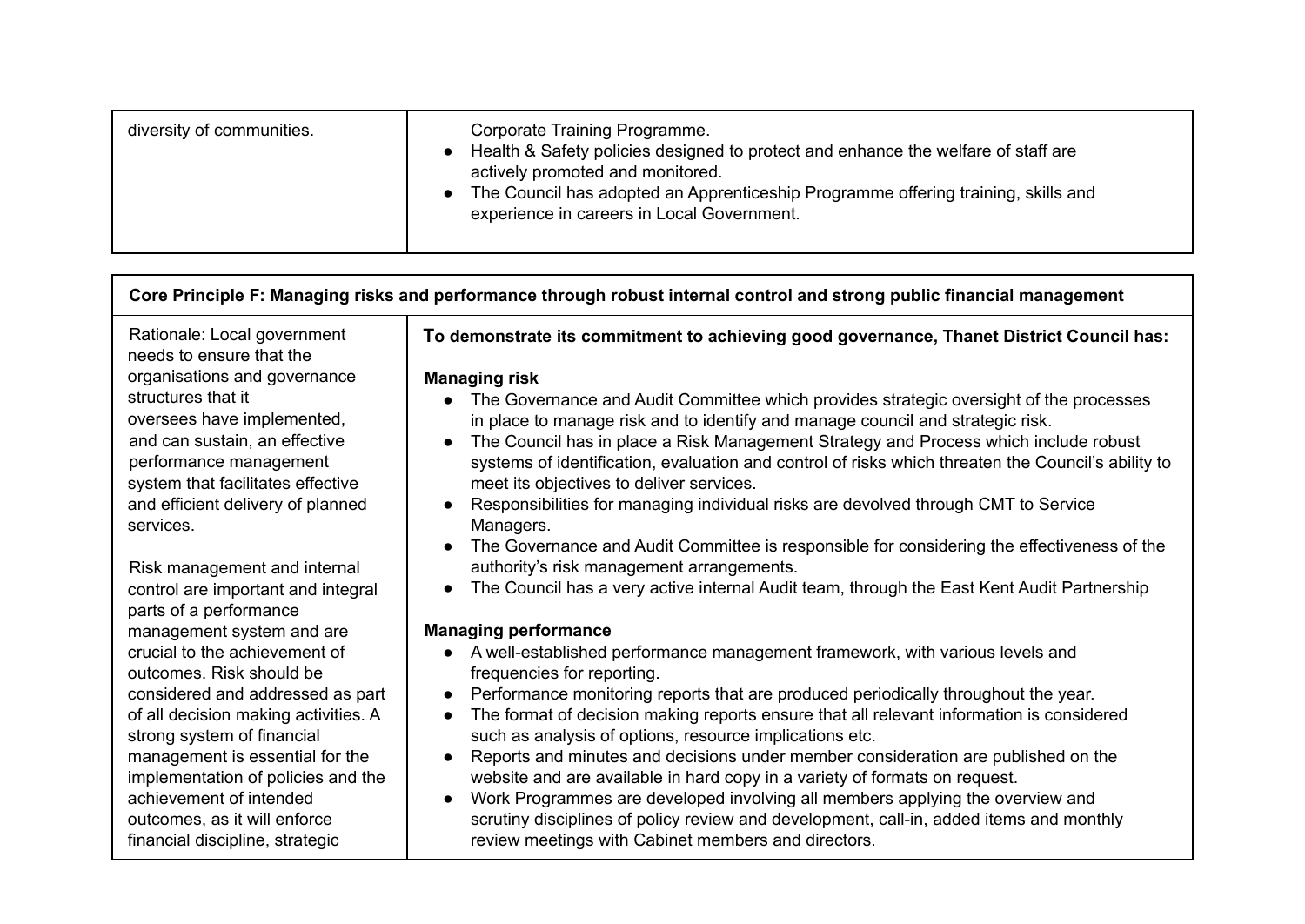allocation of resources, efficient service delivery and accountability.

It is also essential that a culture and structure for scrutiny are in place as a key part of accountable decision making, policy making and review. A positive working culture that accepts, promotes and encourages constructive challenge is critical to successful scrutiny and successful service delivery. Importantly, this culture does not happen automatically, it requires repeated public commitment from those in authority.

● Overview and Scrutiny training for members is provided initially at induction, also on an annual basis or on request regarding specific subjects.

# **Robust internal control**

- An annual report is produced by Internal Audit which provides an opinion on the Council's control environment, and a self-assessment of its arrangements against the public sector internal audit standards and CIPFA's guidance.
- Anti Fraud and Corruption Strategy which is subject to regular review and is approved by the Audit Committee.
- An annual fraud report summarises anti-fraud activity in the year.
- Annual Governance Statement (AGS) that provides a high level summary of how the Council is meeting the principles of good governance.
- The AGS is reviewed annually by the Governance and Audit Committee and the external auditors and is published prior to or at the same time as the Council's audited annual financial statements.
- An effective internal audit service is resourced and maintained through EKAP
- Internal Audit prepares and delivers a risk based audit plan which is kept under review to reflect changing priorities and emerging risks.
- The Council is subject to external Audit and inspection regimes which require action plans which are assigned to officers.
- The Governance and Audit Committee, which is independent of the Executive, oversees the management of governance issues, internal controls, risk management and financial reporting.
- Training is provided to new Governance and Audit Committee members on their role and responsibilities.
- The Constitution, through its Overview and Scrutiny Procedure Rules provides opportunities for the Overview and Scrutiny Committee to challenge and debate policy and objectives before, during and after decisions are made.

# **Managing data**

- Effective information sharing is undertaken in accordance with the Data Protection Act and the Council's Data Protection Policy and procedures.
- The Council has a registered Data Protection Officer with the Information Commissioners' Office and communicates with the ICO for advice and information on data security as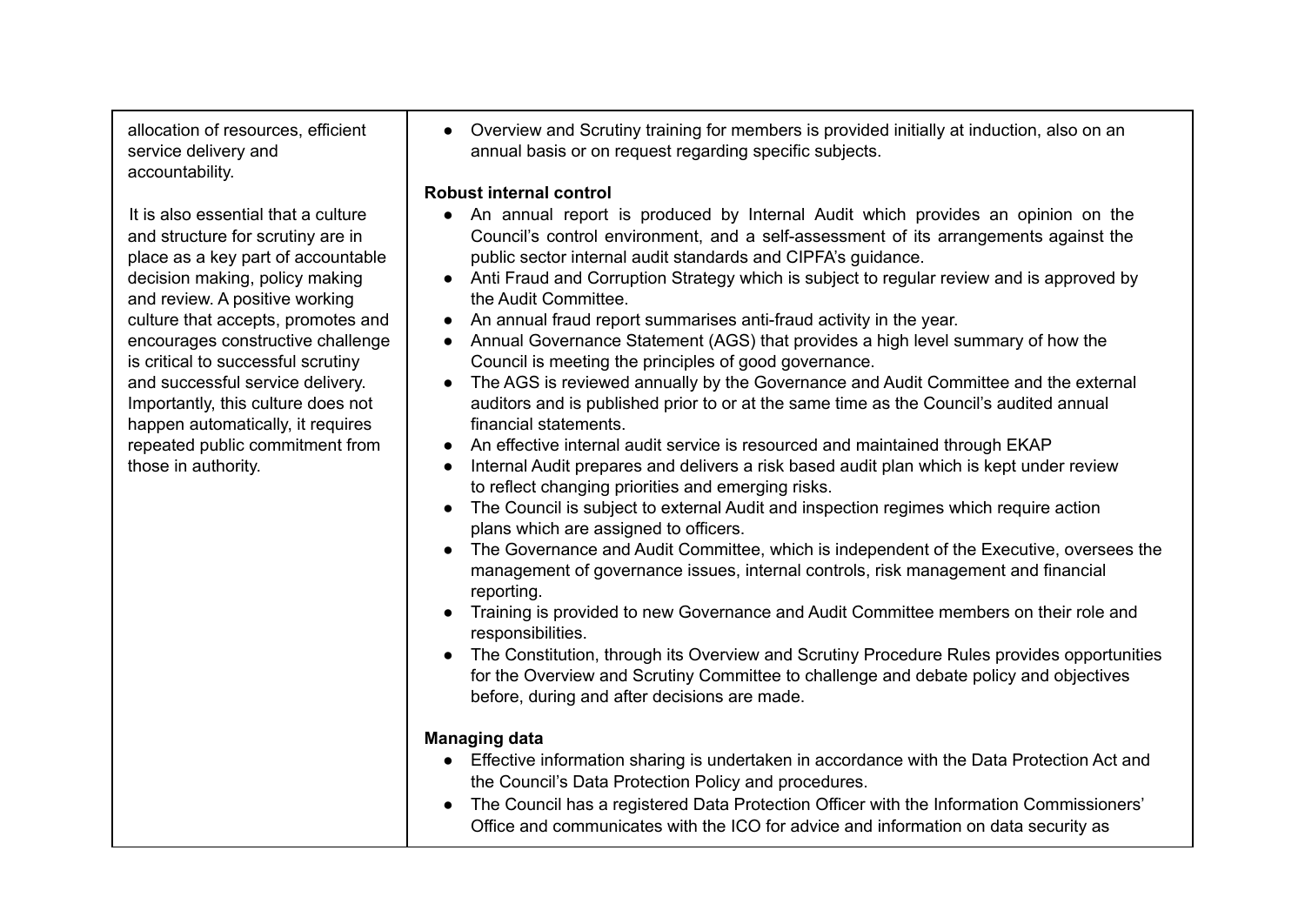| necessary.<br>The Council is a signatory to the Kent and Medway Information Sharing Agreement.<br>The Council's ICT and Information Security Standards provide guidance on the<br>arrangements that must be in place to ensure personal data is kept protected and secure.<br>Information governance and security awareness with officers and members through<br>mandatory information governance training, Council wide messages<br>Data subjects are informed why their personal information is being collected and how it will<br>be processed (including when shared with other bodies) through the Council's overall Privacy<br>Notices published on the website and individual Privacy Statements<br>Information Sharing Agreements are reviewed on a regular basis, are in place to document<br>the sharing of information using national agreements, or inter-council protocols and<br>agreements<br>Data verification and validation processes are integrated within systems and processes.<br>A system for Data Protection Impact Assessments has been put in place to ensure that data<br>protection is considered in relevant reports.<br>The Council completes external self-assessments when required |
|---------------------------------------------------------------------------------------------------------------------------------------------------------------------------------------------------------------------------------------------------------------------------------------------------------------------------------------------------------------------------------------------------------------------------------------------------------------------------------------------------------------------------------------------------------------------------------------------------------------------------------------------------------------------------------------------------------------------------------------------------------------------------------------------------------------------------------------------------------------------------------------------------------------------------------------------------------------------------------------------------------------------------------------------------------------------------------------------------------------------------------------------------------------------------------------------------------------------|
|                                                                                                                                                                                                                                                                                                                                                                                                                                                                                                                                                                                                                                                                                                                                                                                                                                                                                                                                                                                                                                                                                                                                                                                                                     |
| <b>Strong public financial management</b><br>The Medium Term Financial Plan makes a realistic assessment of the resource that growth<br>allows and allocates that resource to create a sustainable council capable of delivering<br>council priorities and outcomes.<br>The Council has effective financial management secured through budget planning and<br>control using a system of devolved budget management.<br>Contract Procedure Rules and Financial Regulations within the Constitution set out the<br>Council's arrangements and ensure that processes continue to operate consistently.<br>Financial accountability applied through a hierarchy of reporting arrangements up to the<br>level of full Council.<br>Financial procedures documented and available for reference on the Council's TOM intranet                                                                                                                                                                                                                                                                                                                                                                                              |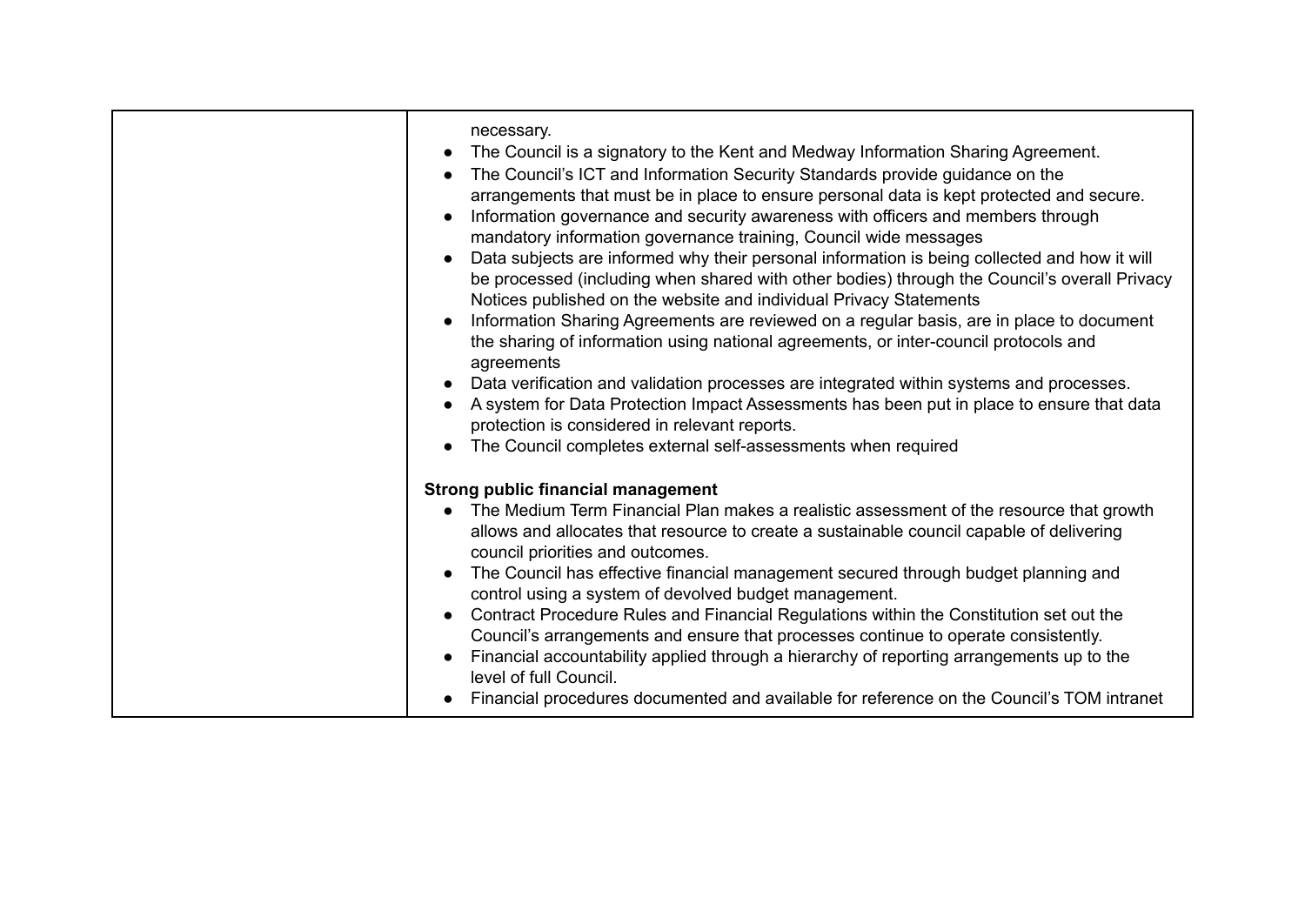# **Core Principle G: Implementing good practices in transparency, reporting, and audit to deliver effective accountability**

Rationale: Accountability is about ensuring that those making

decisions and delivering services are answerable for them. Effective accountability is concerned not only with reporting on actions completed, but also ensuring that stakeholders are able to understand and respond as the organisation plans and carries out its activities in a transparent manner. Both external and internal audit contribute to effective accountability.

# **To demonstrate its commitment to achieving good governance, Thanet District Council has:**

### **Implementing good practice in transparency**

- Agendas, reports and minutes are published on the Council's website.
- The Council publishes information on its website in accordance with the Local Government Transparency Code

# **Implementing good practices in reporting**

- Production of Annual Reports on various areas summarising achievements in the year published on the Council's website.
- All reports, agendas and minutes are published on the Council's website
- Annual Financial Statements are produced to meet legal requirements on timeliness and accuracy; are subject to independent external audit; and published on the Council's website.

### **Assurance and effective accountability**

- The Council responds to the findings and recommendations of Internal Audit, external Audit, Scrutiny and Inspection bodies.
- For example, the Council is currently responding to statutory recommendations made by the external auditors on 12 October 2021 under s24 of the Local Audit and Accountability Act 2014. The Council is taking immediate steps to address those recommendations.
- The relevant committees involved in scrutiny, assurance and accountability provide annual reports which are published and linked to within the Annual Governance Statement (AGS). The following annual reports are provided: Governance and Audit Committee, Overview and Scrutiny Committee, Standards Committee.
- The AGS sets out the Council's governance framework and the results of the annual review